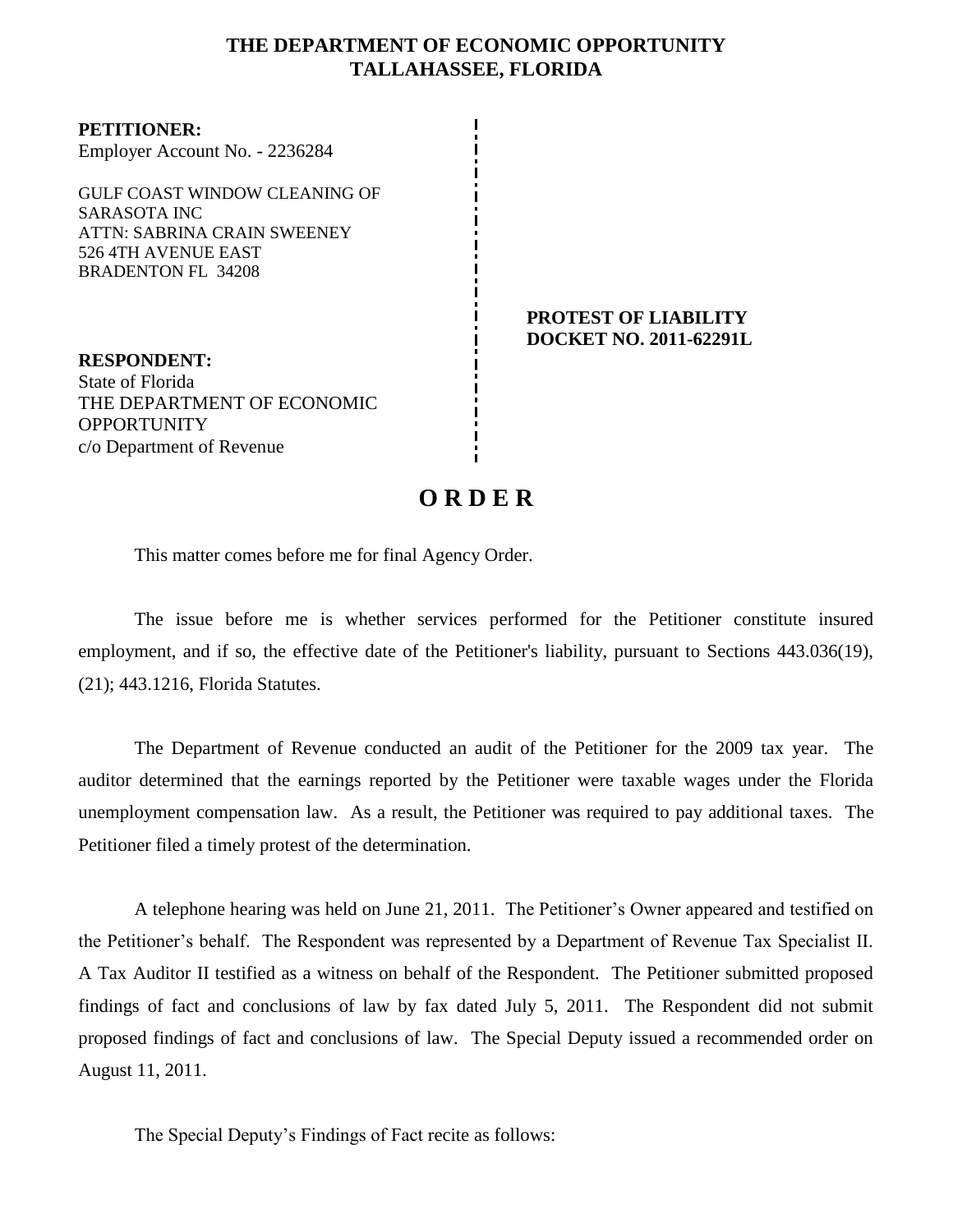- 1. The Petitioner is a subchapter S corporation incorporated in 1997 for the purpose of running a window cleaning business.
- 2. The Florida Department of Revenue issued an Employee Determination Notice on September 21, 2009, which held that the class of workers performing services for the Petitioner as window cleaners were employees.
- 3. The Petitioner appealed the Employee Determination Notice on September 29, 2009.
- 4. A hearing was scheduled for and held after proper notice on May 24, 2010. The hearing was styled Docket Number 2009-166883L. The Special Deputy issued a Recommended Order on May 26, 2010 affirming the Employee Determination Notice. The Special Deputy modified the Employee Determination Notice to show an effective date of January 1, 2005. The Final Order, affirming the Employee Determination Notice, was issued on August 3, 2010.
- 5. The Petitioner filed an appeal of the Final Order with the District Court of Appeals. The Petitioner failed to proceed with the appeal.
- 6. The Petitioner was selected for an audit covering the period from January 1, 2009, through December 31, 2009, by the Florida Department of Revenue. The audit was performed at the local Department of Revenue office.
- 7. A Notice of Proposed Assessment was issued on April 20, 2011. The Notice held the Petitioner responsible for unemployment taxes for those workers held to be employees in the Final Order for 2009-166883L.
- 8. The Petitioner appealed the Notice of Proposed Assessment on April 28, 2011, citing disagreement with the Final Order for 2009-166883L.

Based on these Findings of Fact, the Special Deputy recommended that the determination be affirmed.The Petitioner's exceptions to the Recommended Order were received by mail and fax dated August 26, 2010.No other submissions were received from any party.

With respect to the recommended order, Section 120.57(1)(1), Florida Statutes, provides:

The agency may adopt the recommended order as the final order of the agency. The agency in its final order may reject or modify the conclusions of law over which it has substantive jurisdiction and interpretation of administrative rules over which it has substantive jurisdiction. When rejecting or modifying such conclusions of law or interpretation of administrative rule, the agency must state with particularity its reasons for rejecting or modifying such conclusion of law or interpretation of administrative rule and must make a finding that its substituted conclusion of law or interpretation of administrative rule is as or more reasonable than that which was rejected or modified. Rejection or modification of conclusions of law may not form the basis for rejection or modification of findings of fact. The agency may not reject or modify the findings of fact unless the agency first determines from a review of the entire record, and states with particularity in the order, that the findings of fact were not based upon competent substantial evidence or that the proceedings on which the findings were based did not comply with essential requirements of law.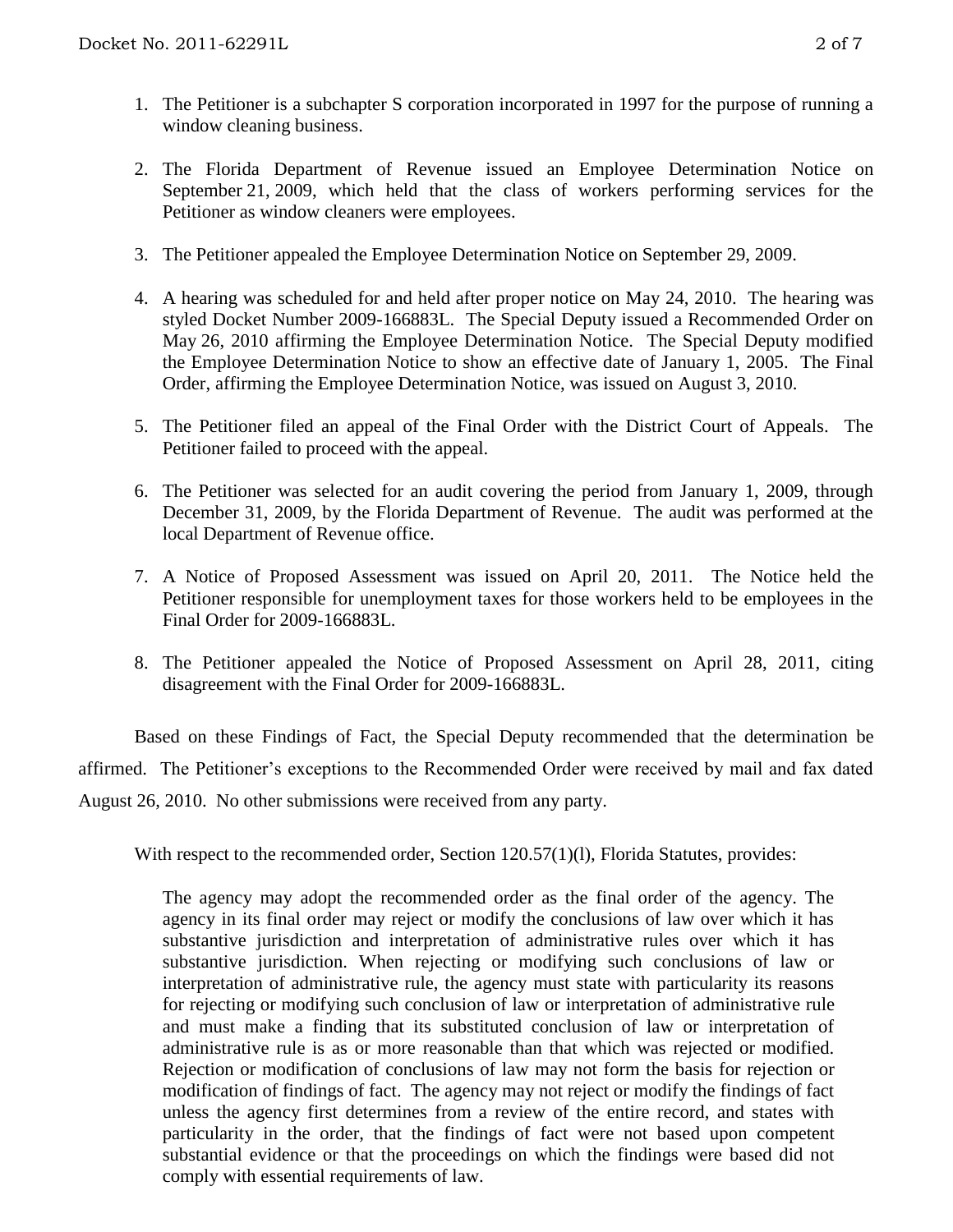With respect to exceptions, Section 120.57(1)(k), Florida Statutes, provides, in pertinent part:

The agency shall allow each party 15 days in which to submit written exceptions to the recommended order. The final order shall include an explicit ruling on each exception, but an agency need not rule on an exception that does not clearly identify the disputed portion of the recommended order by page number or paragraph, that does not identify the legal basis for the exception, or that does not include appropriate and specific citations to the record.

The Petitioner's proposed findings of fact and conclusions of law and the Petitioner's exceptions are addressed below.Additionally, the record of the case was carefully reviewed to determine whether the Special Deputy's Findings of Fact and Conclusions of Law were supported by the record, whether the proceedings complied with the substantial requirements of the law, and whether the Conclusions of Law reflect a reasonable application of the law to the facts.

In the proposed findings of fact and conclusions of law and the exceptions, the Petitioner alleges that procedural errors occurred during the hearing held under Docket Number 2009-166883L. The Petitioner specifically alleges that it was not given the opportunity to present pertinent facts and documents during the hearing held under Docket Number 2009-166883L.Section 120.68(2)(a), Florida Statutes, provides that a party adversely affected by an agency order is entitled to judicial review. Pursuant to section 120.57(1)(l), Florida Statutes, the Agency may not reject or modify the Special Deputy's Conclusions of Law unless the Agency first determines that the conclusions of law do not reflect a reasonable application of the law to the facts.A review of the record reveals that the Special Deputy held in Conclusion of Law #9 that the Special Deputy could not disturb the order dated August 3, 2010, because the order had become final and the Petitioner had not pursued its appeal with the District Court of Appeal. A review of the record also reveals that Conclusion of Law #9 reflects a reasonable application of the law to the facts. Conclusion of Law #9 is therefore accepted by the Agency. Accordingly, the Agency is without jurisdiction to once again address the proceedings previously addressed in the final order dated August 3, 2010, and may not modify the result reached in that prior order. The proposed findings of fact and conclusions of law and the exceptions alleging past procedural errors are respectfully rejected.

The Petitioner also proposes alternative findings of fact and conclusions of law or attempts to enter additional evidence in its exceptions and proposed findings of fact and conclusions of law.Pursuant to section 120.57(1)(l), Florida Statutes, the Agency may not reject or modify the Special Deputy's Findings of Fact unless the Agency first determines from a review of the entire record, and states with particularity in the order, that the findings of fact were not based upon competent substantial evidence or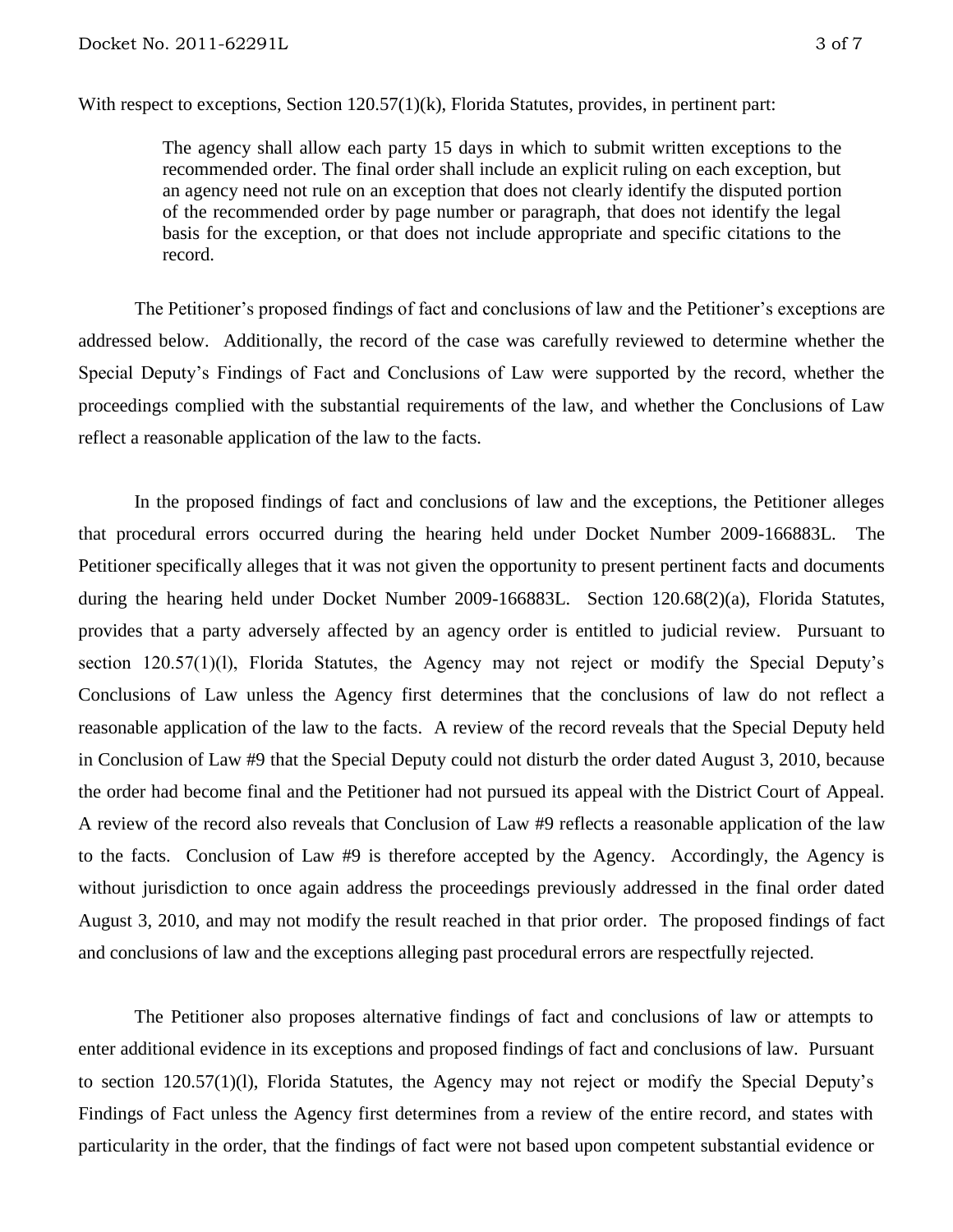that the proceedings on which the findings were based did not comply with the essential requirements of law. As previously stated, the Agency may not reject or modify the Special Deputy's Conclusions of Law unless the Agency first determines that the conclusions of law do not reflect a reasonable application of the law to the facts in accord with section 120.57(1)(l), Florida Statutes. A review of the record reveals that the Special Deputy's Findings of Fact are supported by competent substantial evidence in the record and that the Special Deputy's Conclusions of Law reflect a reasonable application of the law to the facts. As a result, the Agency may not modify the Special Deputy's Findings of Fact or Conclusions of Law pursuant to section 120.57(1)(l), Florida Statutes, and accepts the findings of fact and conclusions of law as written by the Special Deputy.Additionally, rule 60BB-2.035(19)(a) of the Florida Administrative Code prohibits the acceptance of evidence after the hearing is closed. A review of the record further reveals that, while the Petitioner's exceptions refer to attachments to the exceptions, the Petitioner did not submit any attachments to the exceptions by mail or by fax. Nevertheless, the Agency is not permitted to consider additional evidence submitted after the hearing pursuant to rule 60BB-2.035(19)(a), Florida Administrative Code. The Petitioner's request for the consideration of additional evidence is respectfully denied.The Petitioner's proposed findings of fact and conclusions of law and exceptions are respectfully rejected.

A review of the record reveals that the Findings of Fact are based on competent, substantial evidence and that the proceedings on which the findings were based complied with the essential requirements of the law. The Special Deputy's Findings of Fact are thus adopted in this order. The Special Deputy's Conclusions of Law reflect a reasonable application of the law to the facts and are also adopted.

Having considered the record of this case, the Recommended Order of the Special Deputy, the proposed findings of fact and conclusions of law filed by the Petitioner, and the exceptions submitted by the Petitioner, I hereby adopt the Findings of Fact and Conclusions of Law of the Special Deputy as contained in the Recommended Order.

In consideration thereof, it is ORDERED that the determination dated April 20, 2011, is AFFIRMED.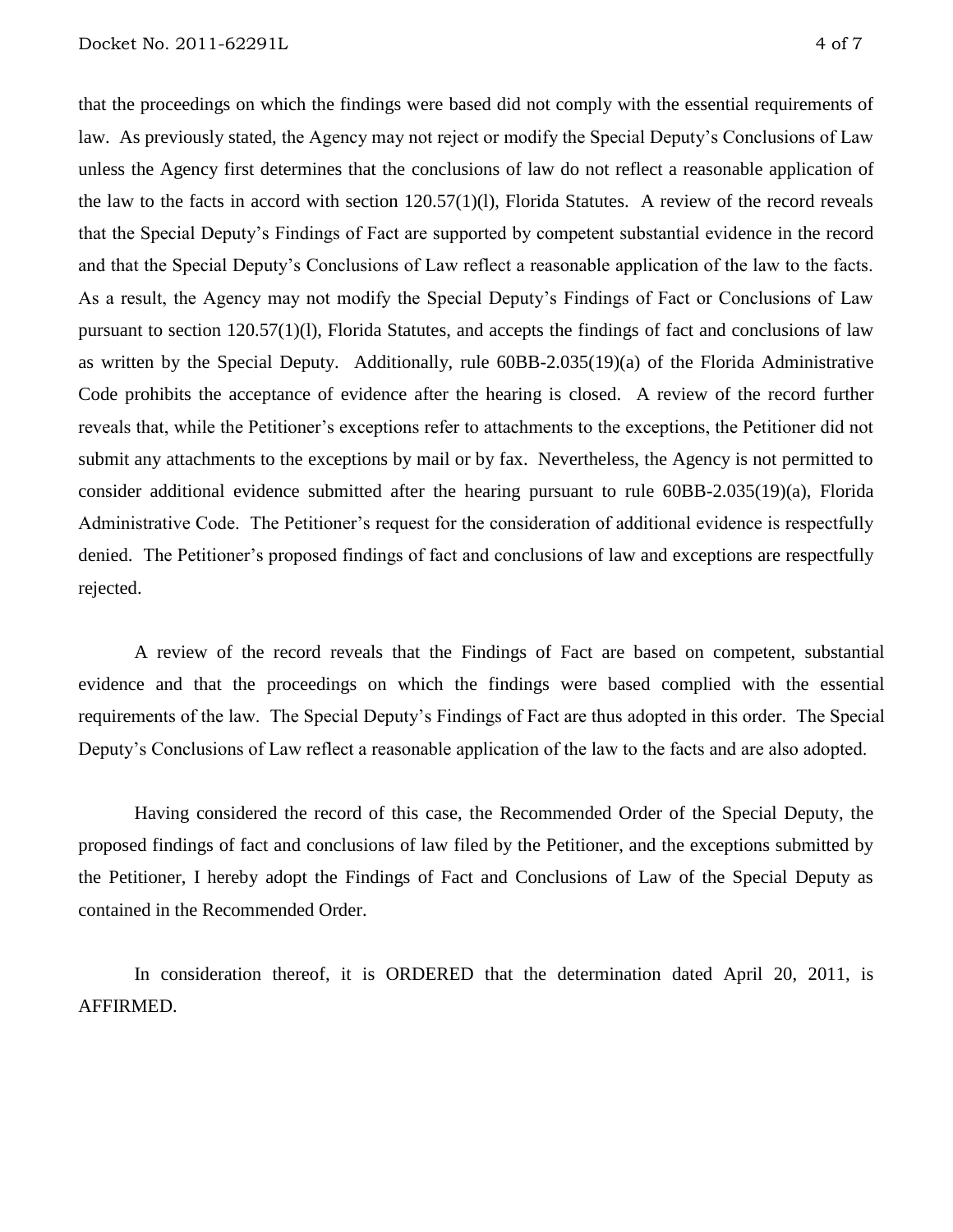DONE and ORDERED at Tallahassee, Florida, this \_\_\_\_\_ day of **October, 2011.**



TOM CLENDENNING, Director of Workforce Services THE DEPARTMENT OF ECONOMIC **OPPORTUNITY** 

\_\_\_\_\_\_\_\_\_\_\_\_\_\_\_\_\_\_\_\_\_\_\_\_\_\_\_\_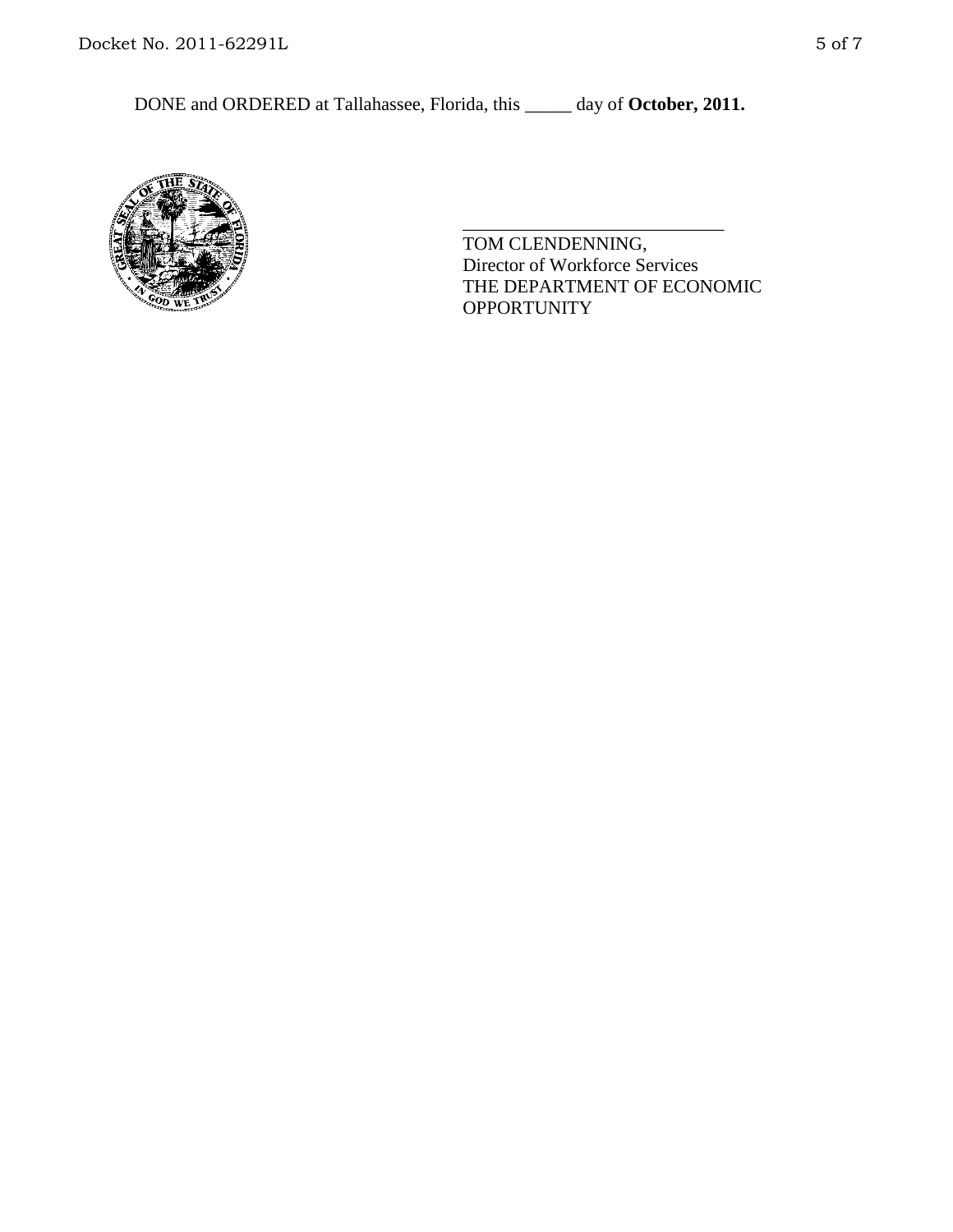### **AGENCY FOR WORKFORCE INNOVATION Unemployment Compensation Appeals**

MSC 345 CALDWELL BUILDING 107 EAST MADISON STREET TALLAHASSEE FL 32399-4143

### **PETITIONER:**

Employer Account No. - 2236284 GULF COAST WINDOW CLEANING OF SARASOTA INC ATTN: SABRINA CRAIN SWEENEY 526 4TH AVENUE EAST BRADENTON FL 34208

> **PROTEST OF LIABILITY DOCKET NO. 2011-62291L**

# **RESPONDENT:**

State of Florida Agency for Workforce Innovation c/o Department of Revenue

# **RECOMMENDED ORDER OF SPECIAL DEPUTY**

### TO: Assistant Director Agency for Workforce Innovation

This matter comes before the undersigned Special Deputy pursuant to the Petitioner's protest of the Respondent's determination dated April 20, 2011.

After due notice to the parties, a telephone hearing was held on June 21, 2011. The Petitioner's owner appeared and testified at the hearing. A tax specialist II represented the Respondent and called a tax auditor III as a witness.

The record of the case, including the recording of the hearing and any exhibits submitted in evidence, is herewith transmitted. Proposed Findings of Fact and Conclusions of Law were received.

### **Issue:**

Whether services performed for the petitioner constitute insured employment, and if so, the effective date of the petitioners liability, pursuant to Sections 443.036(19), (21); 443.1216, Florida Statutes.

### **Findings of Fact:**

- 1. The Petitioner is a subchapter S corporation incorporated in 1997 for the purpose of running a window cleaning business.
- 2. The Florida Department of Revenue issued an Employee Determination Notice on September 21, 2009, which held that the class of workers performing services for the Petitioner as window cleaners were employees.
- 3. The Petitioner appealed the Employee Determination Notice on September 29, 2009.